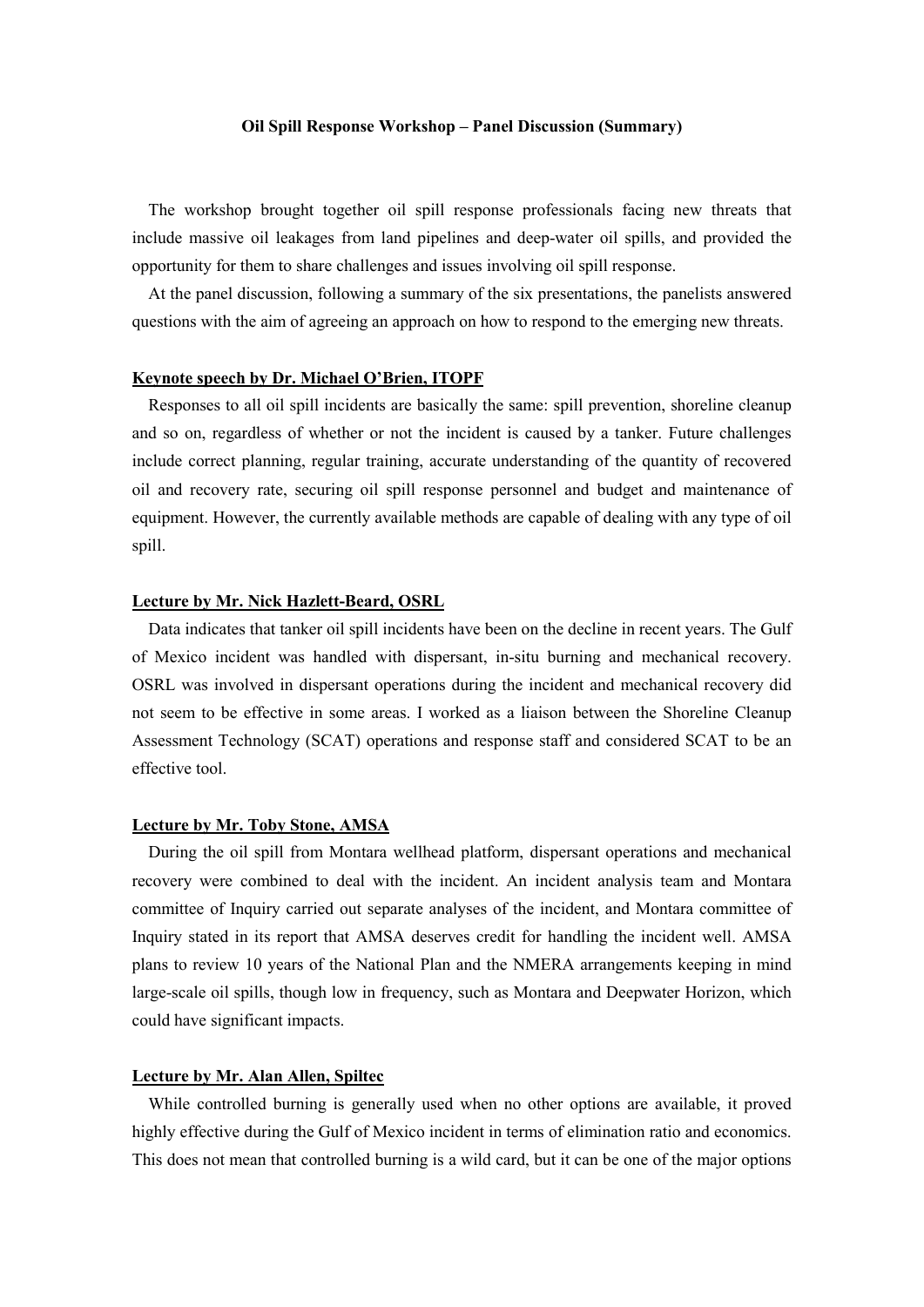as a result of considering various trade-offs under adequate conditions. The most important things during controlled burning are surveillance, spotting and communications.

### **Lecture by Dr. Ed Owens, Polaris Applied Sciences**

In dealing with the Gulf of Mexico incident, we faced the unprecedented challenge of chronic oil leaking over a long period of time. We have therefore arranged for research by Shoreline Cleanup Assessment Technology (SCAT) to bring us to the next level of maintenance and monitoring of the affected areas. Shorelines were dealt with both manually and using sand shakers because of animals and pipelines. The Gulf of Mexico incident will require considerable work over a very long period.

# **Lecture by Mr. Guan Yongyi and Mr. Han Jungsong, Chinese Maritime Safety Administration**

On July 16, 2010, two pipelines exploded in Dalian, spilling thousands of tons of oil. The Transport Ministry and the Maritime Safety Administration activated a contingency plan guide and developed a cleanup action plan before going into response operation. According to the government announcement, the clean-up operations were completed on August 31, which indicates that an efficient command system was in place where the local government supervised the operations and the MSA served as a headquarters, and the entire operation was effective.

### **Q&A**

- 1 Records show that during the 1979 Ixtoc I incident, oil surfacing from 50 m underwater contained 70% water. How much weathering was observed in the oil coming to the surface from the seabed during the Gulf of Mexico incident? Are dispersants effective for such weathered oil? Also, why did plumes occur? Do they still exist? (Mr. Sasaki)
- A The Ixtoc I incident occurred only 200 feet underwater, so the oil was highly emulsified inside the well bore, resulting in 70% water content by the time the oil reached the surface, whereas the Gulf of Mexico incident took place one mile underwater and this caused oil to surface over a large area. So there is a big difference between the two incidents. (Mr. Alan Allen)

Regarding weathering, I want to add that all components below C14 were lost and the oil was a very light medium oil that did not contain any components higher than C45. There were certainly reports of plumes occurring inside the water column; however, no plumes were observed in later research. They may have been present at one time but, at this point, there is no evidence of any. (Dr. Ed Owens)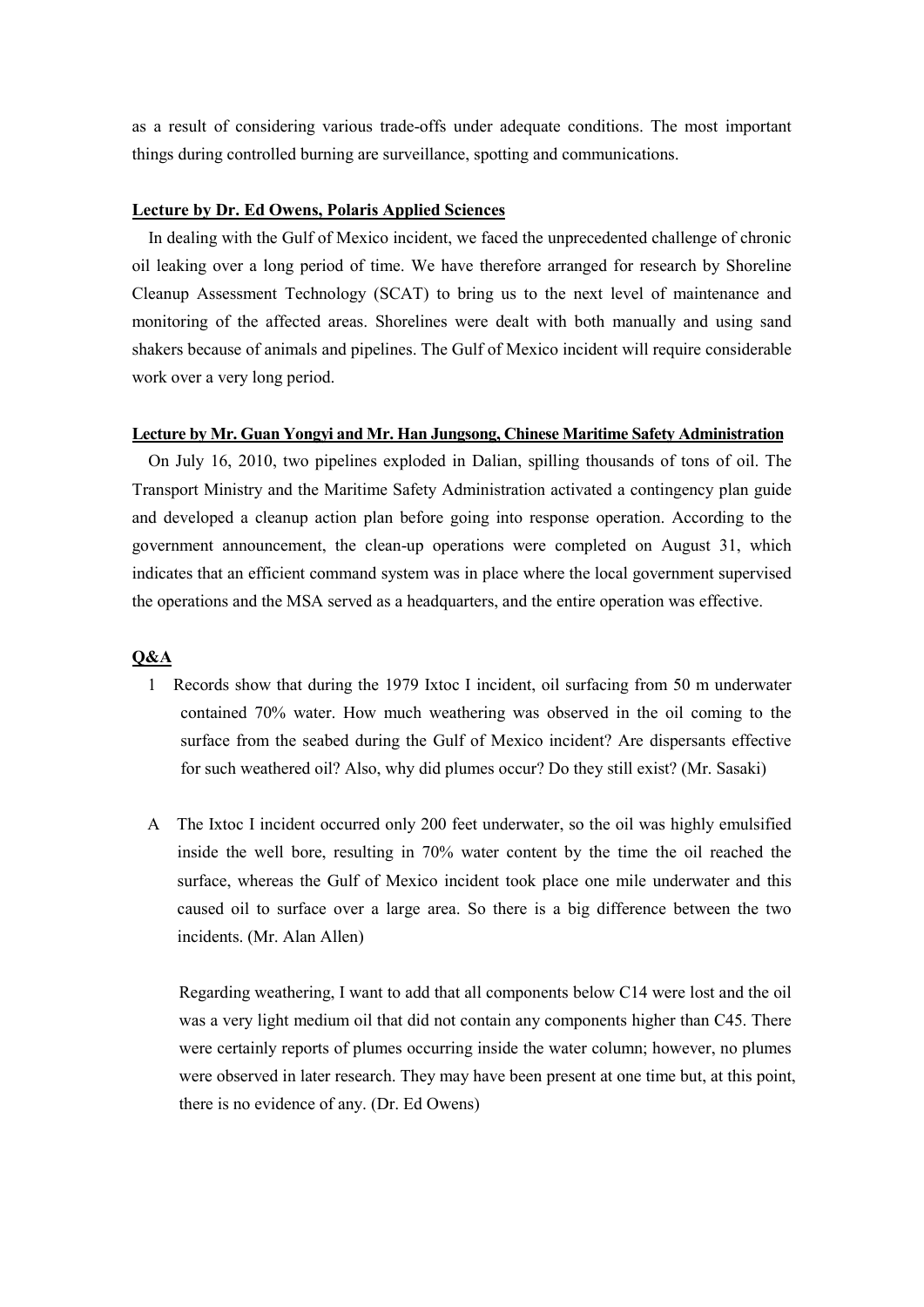- 2 How much is the cost of a recovery operation regarding wellhead injection of dispersant? Did you also research the cost of dispersants application from boats? What do you think about dispersant application becoming a general response treatment for subsea oil spills? (Mr. Seamus Connolly)
- A Based on my calculations, the injection would theoretically cost an average of \$80 per barrel. When combined with the cost of necessary equipment, the cost is estimated to be several hundred dollars for both surface and subsea applications. Considering the fact that as many as 16 vessels were operating around the clock, the cost will likely rise to \$1,000 per barrel. However, I hate to focus solely on the expensiveness because direct injection of dispersant into the wellhead is an extremely efficient and effective method. (Mr. Alan Allen)

As indicated by the cases in the U.S. and Norway, countries are increasingly accepting the use of dispersants in general. If dispersants are not available for use when one day we need them, then there will be a gap in response. (Mr. Toby Stone)

In China, there are no strict regulations for the use of dispersants. Last year, however, the MSA set a rule that dispersants should not be used in water less than 10 meters deep and that no chemical dispersants can be used. (Mr. Han Jungsong)

- 3 If the Net Environmental Benefit Analysis (NEBA) says that doing nothing is better in wetland and salt marshes in the Gulf area, how should we treat SCAT and STR? I heard that, after the Gulf of Mexico incident, major oil companies established a company to develop a system and equipment to respond to subsea oil spills and that completion of the system is expected within this year. I would like to know more about this if you have any information. (Mr. Miyabuchi)
- A At wetlands, there is no benefit from shoreline cleanup, but it is better to allow natural weathering. Measures need to be taken for areas where there are mats of heavy oil preventing new growth. Otherwise, they actually provide nutrients to improve plant growth. (Dr. Ed Owens)

Let me explain the industry efforts being made to contain oil spills on the seabed. After the Gulf of Mexico incident, there has been a refocus, after several decades, on putting domes over the wells. The establishment of a consortium was led by Exxon Mobil and it has put nearly \$1 billion into developing a system capable of containing oil spills from both deep underwater and shallow wellheads. (Mr. Alan Allen)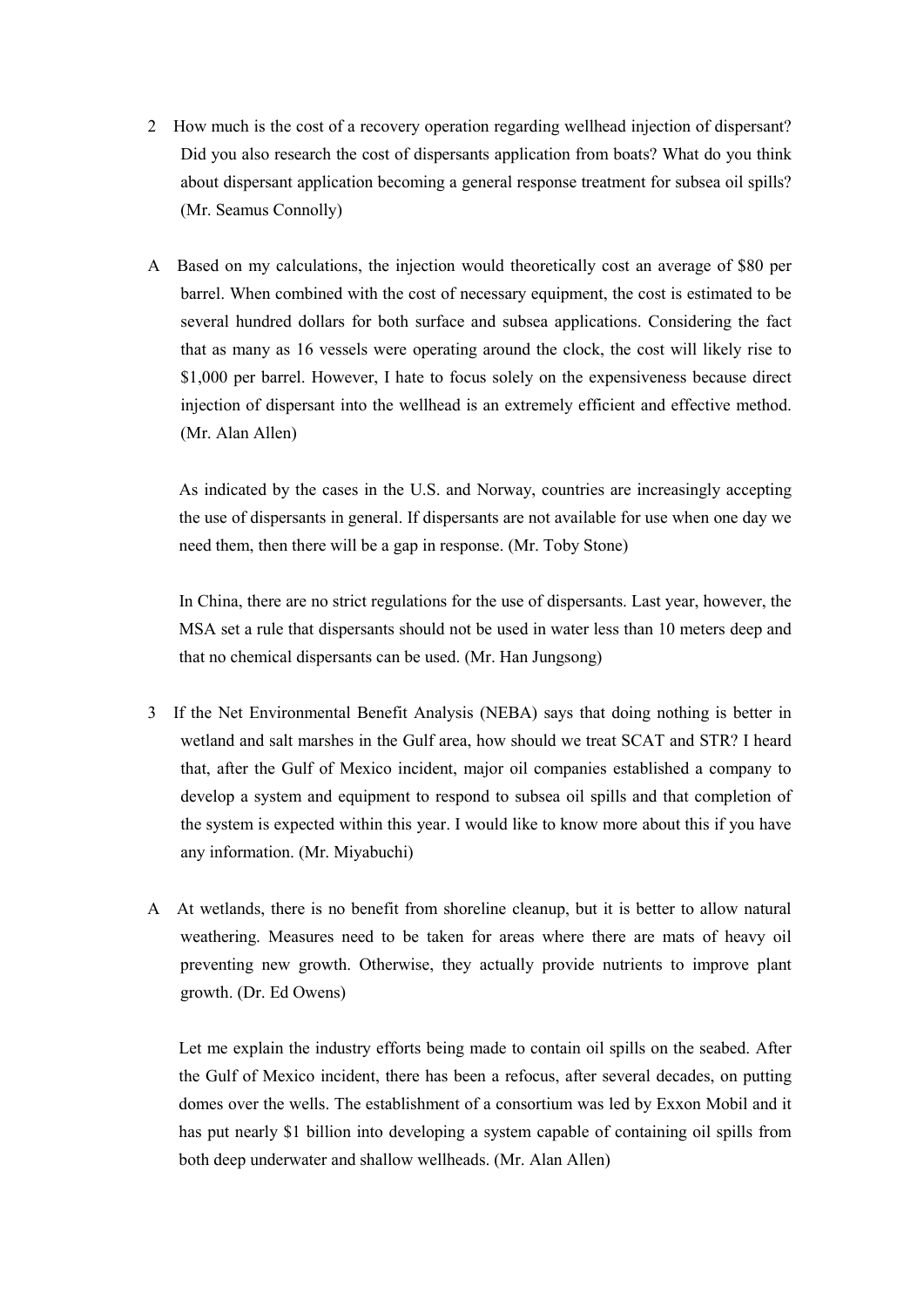The consortium is the Marine Well Containment Company (MWCC) and seven companies have announced their commitment. (Ms. Alexis Steen)

- 4 What is the trade-off of using dispersants? Do they have any impact on the environment? Is enough research being done as to what will happen after the response? (Mr. Asbjørn Klausen)
- A We do not use dispersants in water areas where there are abalones and seaweeds. We also need to be careful about the use of dispersants in enclosed seas like the Baltic Sea and the Black Sea. However, the media covers oil spill incidents without any knowledge of these things. So, we need to perform verifications regarding large application and subsea application of dispersants and revisit the core research conducted in the past. (Dr. Michael O'Brien)

During my research on a hypothetical oil spill in Galveston Bay, a shallow water area in Texas, I reached the conclusion that the use of dispersant is better in some types of environment as a result of discussion among all stakeholders. We need to work to make good decisions through correct planning in cooperation with local communities and fishermen. (Mr. Alan Allen)

Dispersants break down and dilute oil. The dilution process alone can make leaked oil harmless. However, the use of dispersants has a negative side where mobile animals like fish can escape from dangerously high hydrogen concentration but planktonic organisms cannot move away and become susceptible to it. We need to realistically take into account all possible impacts of dispersant use and the period of impact and actual damage that can be done. (Dr. Ed Owens)

- 5 What explanations were made to the local communities to gain public acceptance on the use of dispersant in the Gulf of Mexico? (Mr. Maki)
- A Countries should discuss the trade-offs of dispersants without prejudgment. As the general public is expected to become more involved in the decision-making process, experts like us need to share our knowledge with them. (Dr. Michael O'Brien)
- 6 What kinds of equipment do you expect from recovery equipment manufacturers? (Mr. Graeme Hansen)